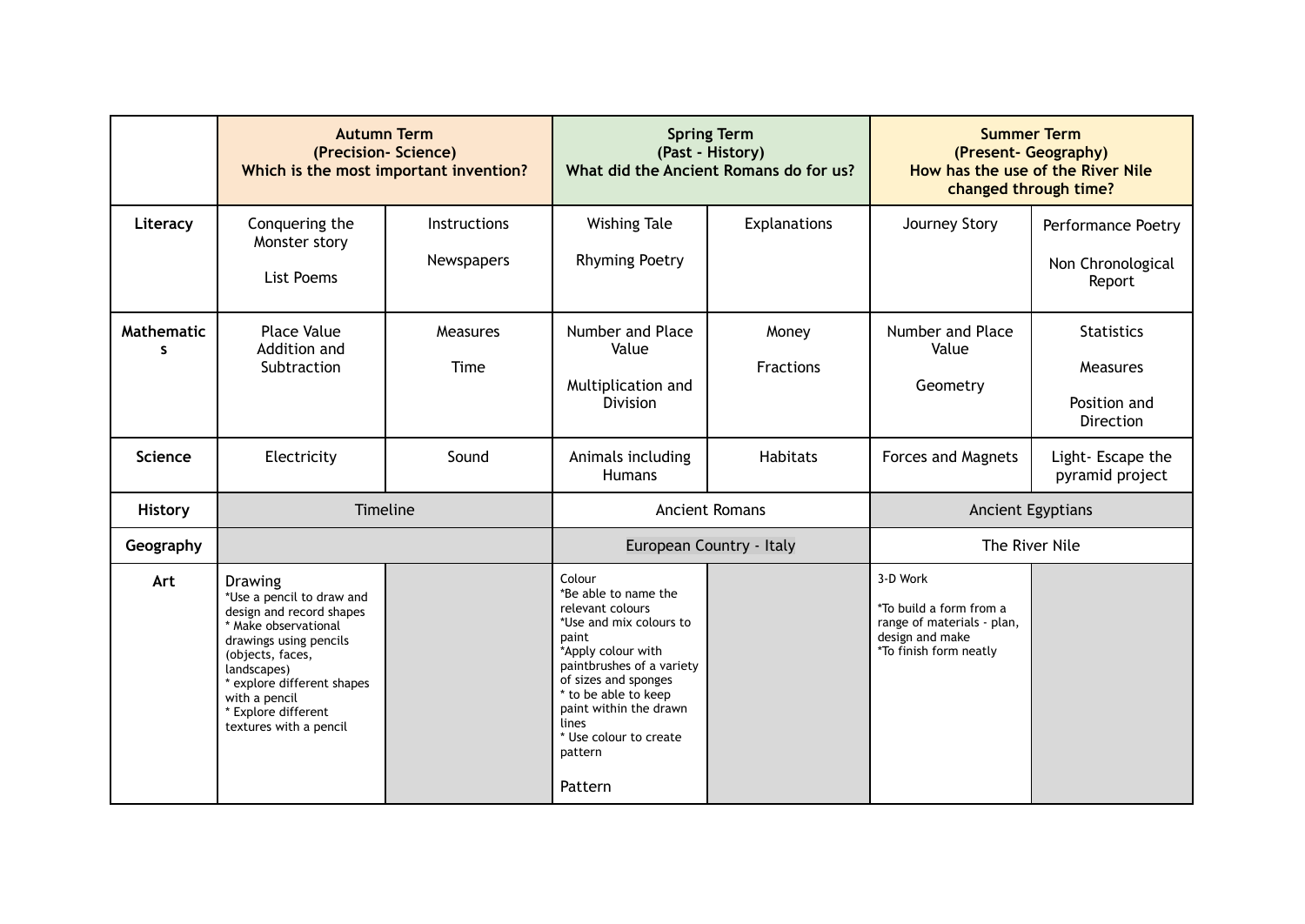|           |                                                                                                                                                                                                                                                                                                                                                                                                                                                                                                                                                                                                            | *Awareness and<br>discussion of patterns<br>and shapes observed<br>* use repeating patterns<br>and symmetry |                                                                           |                                                                                                                                                                                                                                                                                                                                                                                                                                                                                                                                                                                              |
|-----------|------------------------------------------------------------------------------------------------------------------------------------------------------------------------------------------------------------------------------------------------------------------------------------------------------------------------------------------------------------------------------------------------------------------------------------------------------------------------------------------------------------------------------------------------------------------------------------------------------------|-------------------------------------------------------------------------------------------------------------|---------------------------------------------------------------------------|----------------------------------------------------------------------------------------------------------------------------------------------------------------------------------------------------------------------------------------------------------------------------------------------------------------------------------------------------------------------------------------------------------------------------------------------------------------------------------------------------------------------------------------------------------------------------------------------|
| <b>DT</b> | <b>Make Circuit Games</b><br>Make their design<br>using appropriate<br>techniques.<br>• With help measure,<br>mark out, cut and<br>shape a range of<br>materials.<br>• Use tools eg<br>scissors and a hole<br>punch safely.<br>• Assemble, join and<br>combine materials<br>and components<br>together using a<br>variety of temporary<br>methods<br>• Use simple finishing<br>techniques to<br>improve the<br>appearance of their<br>product<br>*Evaluate their<br>product by discussing<br>how well it works in<br>relation to the<br>purpose.<br>• Evaluate their<br>products as they are<br>developed, |                                                                                                             | Italian Food<br>Follow safe<br>procedures for food<br>safety and hygiene. | Make Shaduf<br>Make their design<br>using appropriate<br>techniques.<br>• With help<br>measure, mark out,<br>cut and shape a<br>range of materials.<br>• Use tools eg<br>scissors and a hole<br>punch safely.<br>• Assemble, join and<br>combine materials<br>and components<br>together using a<br>variety of temporary<br>methods<br>• Use simple<br>finishing techniques<br>to improve the<br>appearance of their<br>product<br>*Evaluate their<br>product by<br>discussing how well<br>it works in relation<br>to the purpose.<br>• Evaluate their<br>products as they are<br>developed, |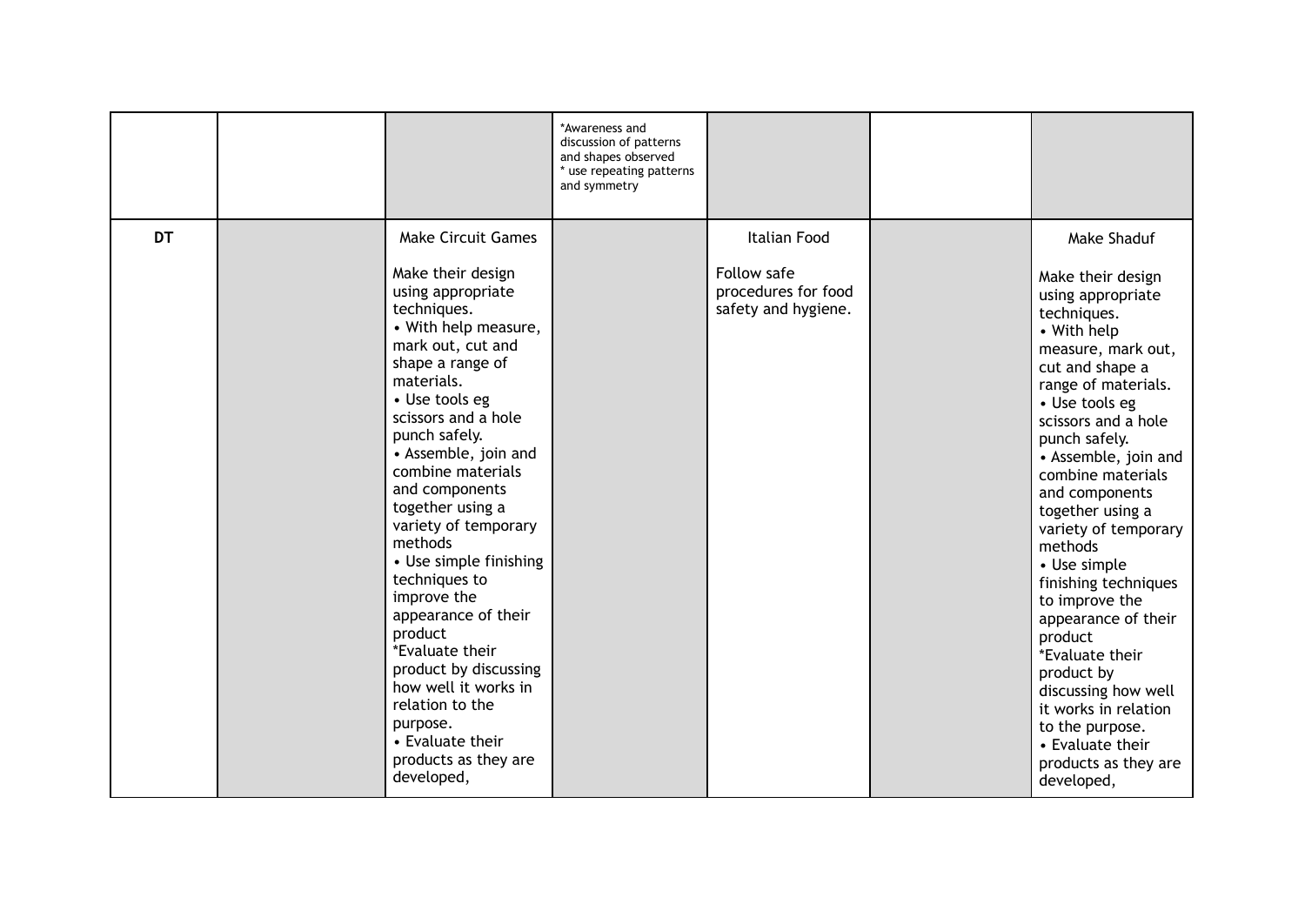|              |                                                                                                                                                                                                                                                                                                                                                                                                                                                                                                                                                                                                                                                                                                                                                                                                                                                                                             | identifying strengths<br>and possible changes<br>they might make.<br>• Evaluate their<br>product by asking<br>questions about what<br>they have made and<br>how they have gone<br>about it |                                                                                                                                                                                                                                                                                                                                                                                                                                                                                                       |  |                                                                                                                                                                                                                                                                                                                                                                                                                                                                                                                | identifying strengths<br>and possible<br>changes they might<br>make.<br>• Evaluate their<br>product by asking<br>questions about<br>what they have<br>made and how they<br>have gone about it |
|--------------|---------------------------------------------------------------------------------------------------------------------------------------------------------------------------------------------------------------------------------------------------------------------------------------------------------------------------------------------------------------------------------------------------------------------------------------------------------------------------------------------------------------------------------------------------------------------------------------------------------------------------------------------------------------------------------------------------------------------------------------------------------------------------------------------------------------------------------------------------------------------------------------------|--------------------------------------------------------------------------------------------------------------------------------------------------------------------------------------------|-------------------------------------------------------------------------------------------------------------------------------------------------------------------------------------------------------------------------------------------------------------------------------------------------------------------------------------------------------------------------------------------------------------------------------------------------------------------------------------------------------|--|----------------------------------------------------------------------------------------------------------------------------------------------------------------------------------------------------------------------------------------------------------------------------------------------------------------------------------------------------------------------------------------------------------------------------------------------------------------------------------------------------------------|-----------------------------------------------------------------------------------------------------------------------------------------------------------------------------------------------|
| <b>Music</b> | Singing & Listening taught across the whole year - see MTP for chosen song and, listening pieces.                                                                                                                                                                                                                                                                                                                                                                                                                                                                                                                                                                                                                                                                                                                                                                                           |                                                                                                                                                                                            |                                                                                                                                                                                                                                                                                                                                                                                                                                                                                                       |  |                                                                                                                                                                                                                                                                                                                                                                                                                                                                                                                |                                                                                                                                                                                               |
|              | <b>SEND Music Project</b>                                                                                                                                                                                                                                                                                                                                                                                                                                                                                                                                                                                                                                                                                                                                                                                                                                                                   |                                                                                                                                                                                            | Instruments                                                                                                                                                                                                                                                                                                                                                                                                                                                                                           |  | Composition                                                                                                                                                                                                                                                                                                                                                                                                                                                                                                    |                                                                                                                                                                                               |
|              | - Sing simple songs, chants and rhymes from<br>memory.<br>- Sing collectively and at the same pitch<br>responding to simple visual prompts and counting<br>in.<br>- Sing simple songs with a very small range moving<br>onto wider including pentatonic songs.<br>- Sing a wide range of call and response songs.<br>- Control vocal pitch and match to the pitch they<br>hear.<br>- Sing familiar songs in low and high voices.<br>- Follow pictures and symbols to guide singing.<br>-Identify changes in pitch/tempo and respond to<br>them with movement.<br>- Understand how music can tell a story.<br>- Understand musical structure by responding with<br>movement.<br>Compare high and low sounds in the local<br>environment.<br>- Identify a steady beat<br>- Identify some instruments.<br>- Identify a repeated pattern.<br>- Listen to and learn about different music genres |                                                                                                                                                                                            | - Walk, move or clap a steady beat. Changing<br>the beat as the tempo of the music changes.<br>- Use body percussion and classroom percussion<br>(shakers, sticks, blocks) to play repeated<br>rhythm patterns.<br>- Use tuned instruments to maintain a steady<br>beat.<br>- Perform short copycat rhythm patterns<br>accurately, led by the teacher.<br>- Perform word pattern chants and create their<br>own (e.g ca-ter-pil-lar crawl)<br>- Explore percussion sounds to enhance<br>storytelling. |  | - Improvise simple vocal chants, using question<br>& answer phrases.<br>- Create sound effects and short sequences of<br>sounds in response to stimuli - e.g rainstorm or a<br>train journey.<br>-Combine sequences to tell a story<br>- Understand the difference between creating a<br>rhythm pattern and a pitch pattern.<br>- Invent, retain and recall rhythm & pitch<br>patterns and perform these.<br>- Recognise how graphic notation represents<br>created sounds. Explore and invent own<br>symbols. |                                                                                                                                                                                               |